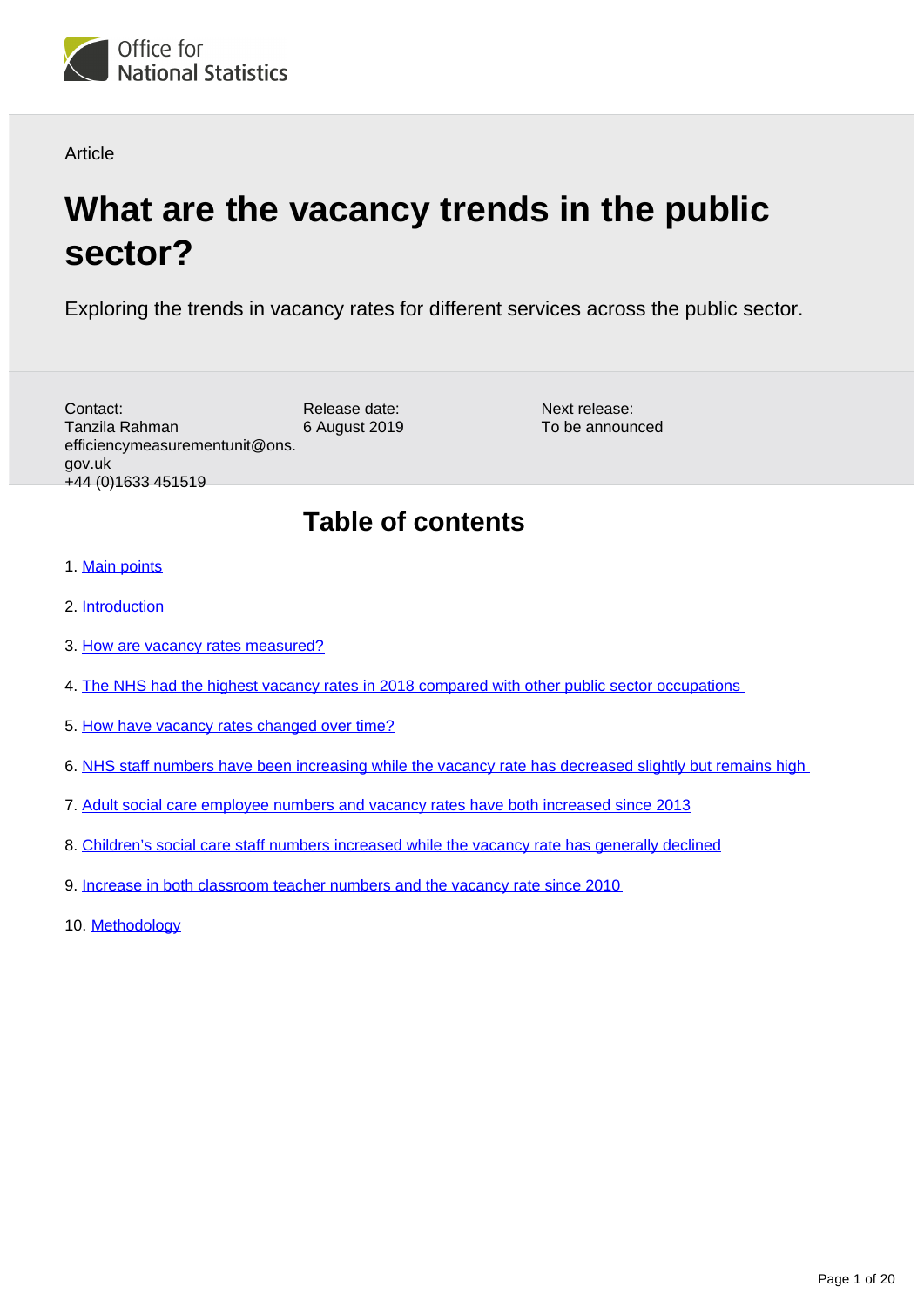# <span id="page-1-0"></span>**1 . Main points**

- Vacancy rates in the NHS and adult social care are high relative to rates in other public services and, with a growing ageing population pushing up demand for labour, rates may increase further.
- Trends in staff numbers and vacancy rates differ across the public sector.
- Adult social care has seen increases in both staff numbers and vacancy rates, indicating some success in filling vacancies but a continued increase in demand for staff.
- Classroom teachers have seen increases in staff numbers but little change in vacancy rates.
- Children's social care and the NHS have seen increases in staff numbers and related declines in vacancy rates.
- Different public services use different methods to measure vacancy rates, which makes comparability difficult; methods for measuring vacancy rates should be made more consistent to improve comparability.

# <span id="page-1-1"></span>**2 . Introduction**

Vacancy rates help us to understand the demand and supply for labour. High vacancy rates could indicate overstretched workers as current staff have a larger workload to cope with staff shortages. High vacancy rates may be caused by low retention or challenges in recruiting new staff  $1$ . Recruiting challenges could be because of wage competition, or from simply not wanting to work in the public sector.

On the other hand, a very low vacancy rate may suggest that there are few new staff and so occupations are missing out on new skills and ideas, which could limit workforce capacity building. However, having a low vacancy rate could also mean that the industry is very effective at filling vacancies.

So, what are the vacancy rates for different public sector services? How have rates changed over time? And what is the relationship between vacancies and staff numbers?

## **Notes for: Introduction**

1. For more information on retention rates, see [Is staff retention an issue in the public sector?](https://www.ons.gov.uk/economy/governmentpublicsectorandtaxes/publicspending/articles/isstaffretentionanissueinthepublicsector/2019-06-17)

## <span id="page-1-2"></span>**3 . How are vacancy rates measured?**

The vacancy rate measures the proportion of total posts that are vacant, however, definitions and methods used across the public sector differ. The main differences are: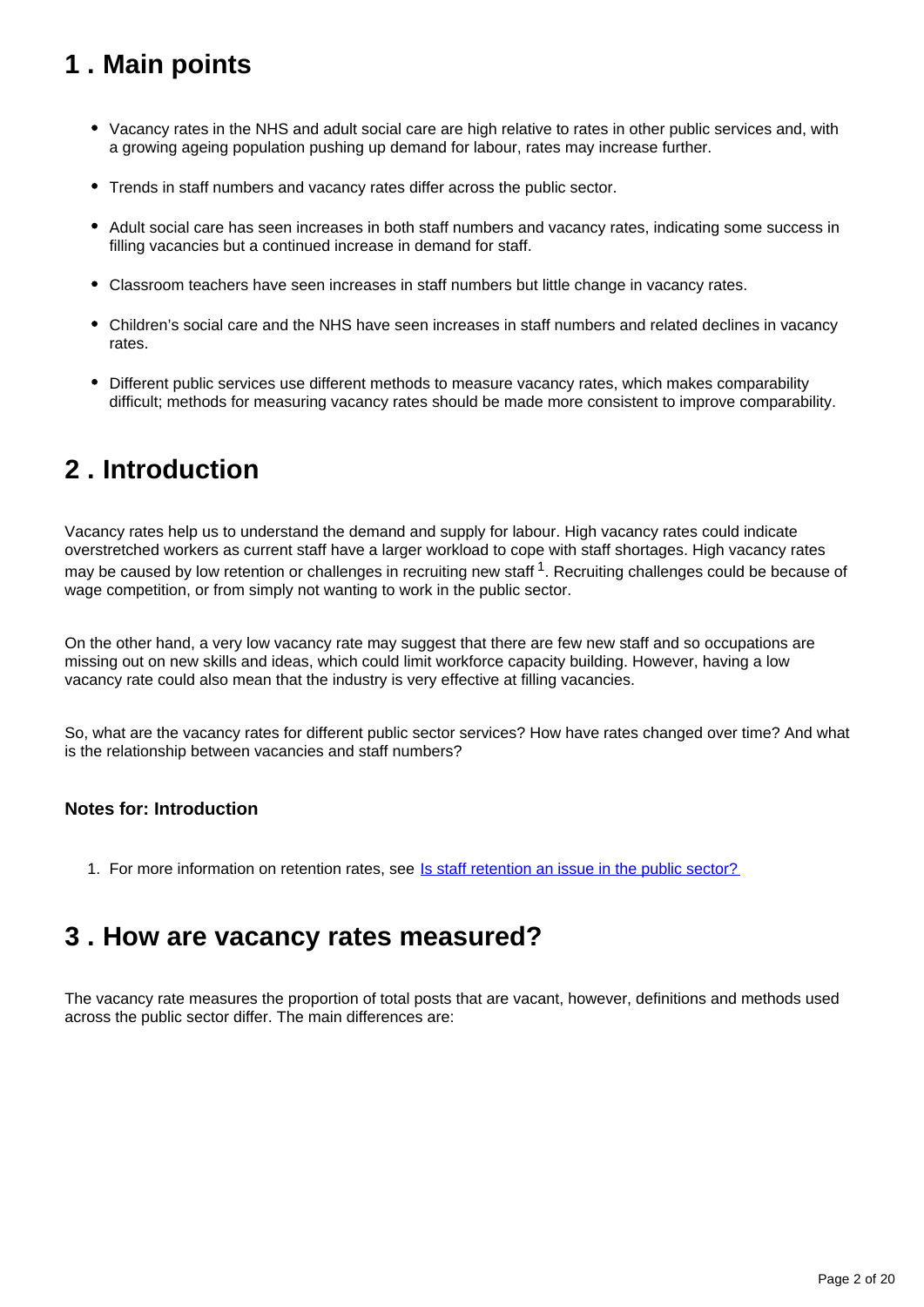- definitions: "vacancy" is defined differently for different industries with some including vacancies only if there is active recruitment taking place; others include any non-permanently filled job compared with workforce plans, which would generally lead to a higher number of vacancies being estimated
- methods: some industries include vacancies and filled posts in the denominator when calculating the vacancy rate while others just include filled jobs, leading to a higher rate.
- coverage: some of the data in this article are for the UK while some are for England only
- $\bullet$  time periods: the time periods used by different industries to calculate their vacancy rate are not consistent  $^1$

There is a specific comparability issue with classroom teacher vacancies. Vacancy data are collected as part of the school workforce census date in November, when most vacancies have been filled in time for the start of the new school year. Consequently, vacancy rates for classroom teachers do not accurately reflect the recruitment challenges faced by schools (vacant posts are advertised from Easter to July)<sup>2</sup>. Therefore, vacancy rates for classroom teachers cannot be directly compared with other industries  $^3$ .

The varying definitions and methods across the public sector make direct comparisons between parts of the public sector difficult, so we need to be careful when comparing results. The sensitivity analysis we have undertaken, which takes into account some of the methodology differences, suggests that the relative levels and trends are broadly unchanged. However, having a single unified approach to measuring vacancies would allow for a more accurate comparison between different industries.

For full detail of the different sources and the sensitivity analysis undertaken please see Section 10: Methodology.

### **Notes for: How are vacancy rates measured?**

- 1. NHS data cover financial year quarters, adult social care data cover financial years, children's social care data is the position on 30 September each year whilst data for classroom teachers are for November each year. Data for "All industries", public admin and defence and education cover calendar years.
- 2. [Department for Education: Training new teachers \(PDF, 585KB\)](https://www.nao.org.uk/wp-content/uploads/2016/02/Training-new-teachers.pdf) and House of Commons Education [Committee: Recruitment and retention of teachers \(PDF, 580KB\)](https://publications.parliament.uk/pa/cm201617/cmselect/cmeduc/199/199.pdf)
- 3. See methodology for more information.

# <span id="page-2-0"></span>**4 . The NHS had the highest vacancy rates in 2018 compared with other public sector occupations**

Figure 1 compares the vacancy rate across different areas of public sector services  $1$ .

In 2018<sup>2</sup>, the National Health Service (NHS) had the highest vacancy rate  $3$  (8.5%, which equates to 100,500 vacancies, including for doctors and nurses).

Adult social care the workforce, responsible for caring for some of the most vulnerable members of society, had the second-highest vacancy rate (8.0%, equating to 110,000 vacancies).

Children's social care services had a vacancy rate of 4.7%, which was higher than the UK average of "all industries" $4$  of 2.8% $5$ .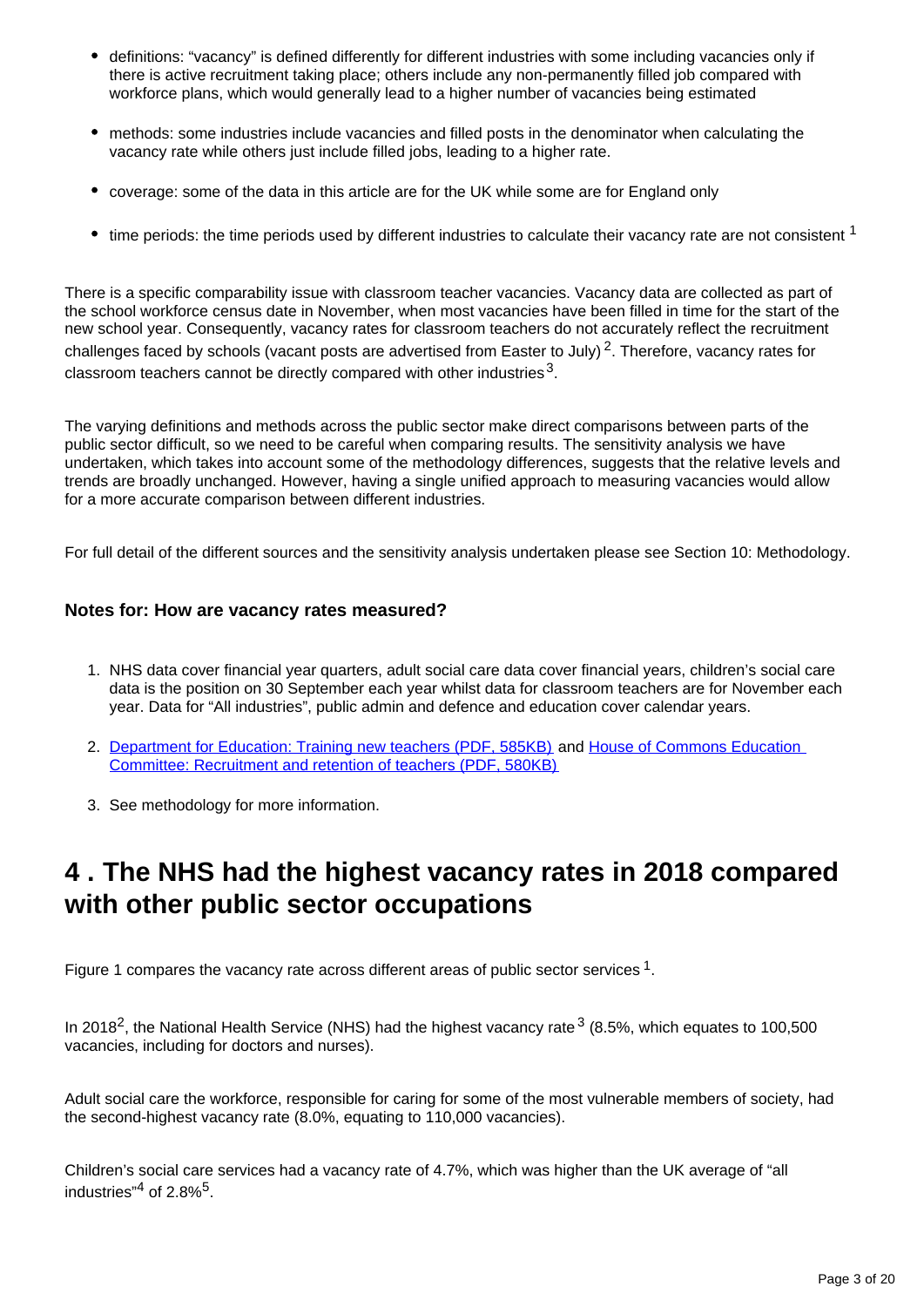Public admin and defence<sup>6</sup>, and education had the lowest vacancy rates within public sector services at 1.6% and 1.9% respectively.

"Education", which includes public and private provision, is included when making comparisons across services given the comparability issues with data for classroom teachers explained previously. We will look at classroom teachers separately in more detail in Section 9 given this covers public provision only.

### **Figure 1: The NHS had the highest vacancy rates in 2018 compared with other public sector occupations**

#### **Vacancy rates for services across the public sector in England and UK, 2018**

## Figure 1: The NHS had the highest vacancy rates in 2018 compared with other public sector occupations

Vacancy rates for services across the public sector in England and UK, 2018



**Source: Office for National Statistics – Vacancy Survey, UK, "All industries"' "education" and "public admin and defence"**

#### **Notes:**

- 1. See Table 1 for full details on sources and details on methods and coverage.
- 2. Due to data availability there are differences in the geographical coverage all industries, education and public admin and defence cover the UK whilst the other services only include England. See Table 1 in Section 10: Methodology.

## **Notes for: The NHS had the highest vacancy rates in 2018 compared with other public sector occupations**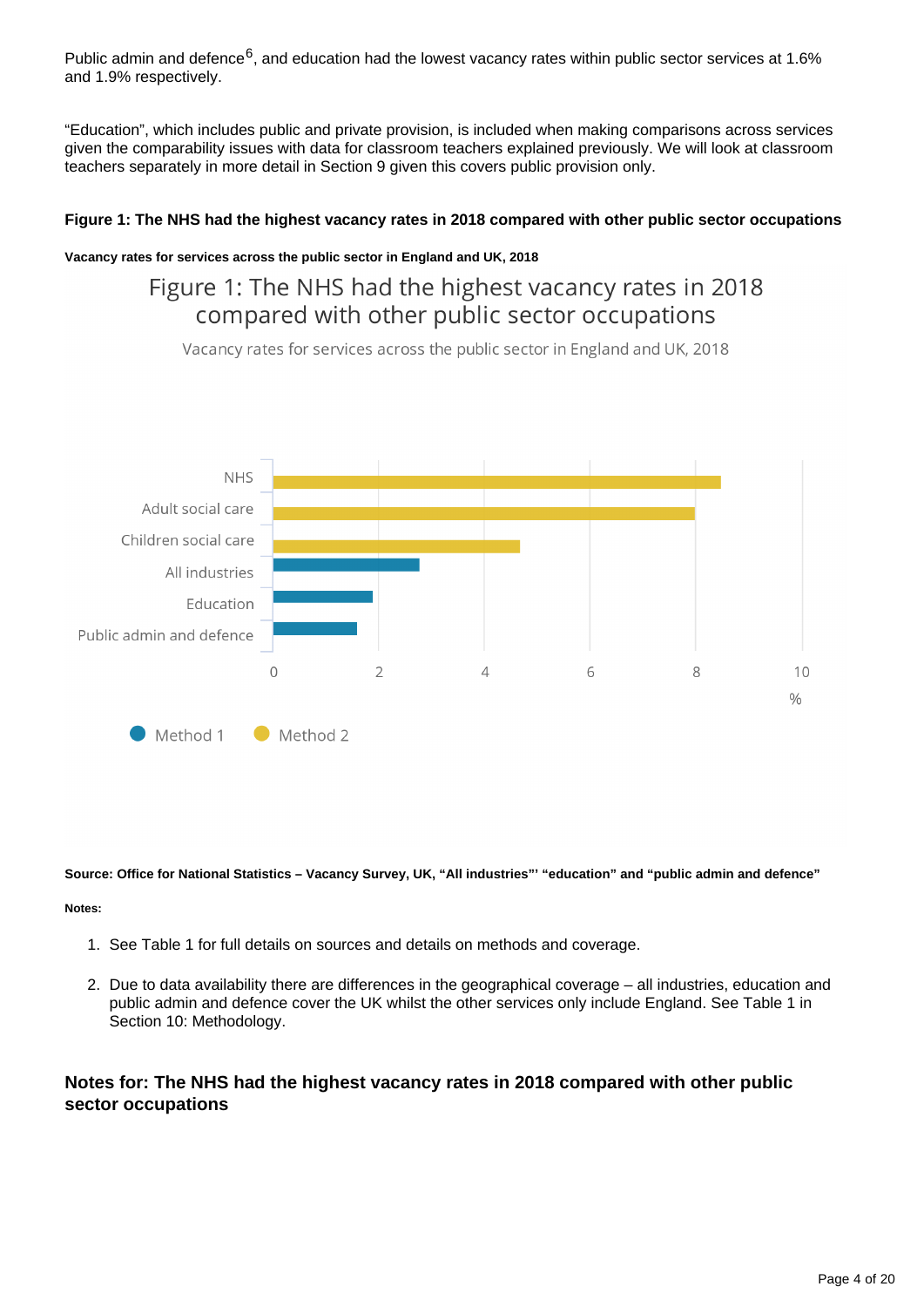- 1. See Table 1 in Section 10: Methodology for a definition of all the public services considered and details of the data sources used in the article. Due to data availability there are differences in the geographical coverage – all industries, education and public admin and defence cover the UK whilst the other services only include England. For details on Method 1 and 2 see Table 1 in Section 10: Methodology.
- 2. The time period 2018 differs for each public sector service. For the NHS this refers to October to December 2018 (Quarter 3 financial year). Adult social care refers to the financial year ending March 2018. Children's social care refers to the end of September 2018 whilst classroom teachers refers to November 2018. "All industries", public admin and defence, and education refers to the 2018 calendar year.
- 3. Due to data availability there are differences in the geographical coverage all industries, education and public admin and defence cover the UK whilst the other services only include England. See Table 1 in Section 10: Methodology.
- 4. More information on [what industries are used in "all industries".](https://www.ons.gov.uk/employmentandlabourmarket/peoplenotinwork/unemployment/datasets/vacanciesbyindustryvacs02)
- 5. Children's social care vacancy has been calculated using existing DfE data but excludes agency workers. Please see the calculation of vacancy rate excluding agency workers in Table 1 in Section 10: Methodology.
- 6. Public admin and defence industry refers to the Standard Industrial Classification grouping. This includes the civil service, armed force, police officers and fire fighters, and so on.

# <span id="page-4-0"></span>**5 . How have vacancy rates changed over time?**

The vacancy rate for "all industries" in the UK increased between 2010 and 2018 from 1.8% to 2.8% (see Figure 2). Following this trend, the adult social care, and public admin and defence vacancy rate also increased over time.

Adult social care vacancy rates increased from 5.5% in 2013 to 8.0% in 2018. This suggests that the adult social care sector may be struggling to keep up with demand as the population ages  $1$ . Vacancy rates for public admin and defence increased over time from 0.9% in 2010 to 1.6% in 2018.

In contrast, children's social care vacancy rates decreased from 5.3% in 2017 to 4.7% in 2018. The NHS vacancy rates also decreased from an average of 8.7% in 2017 to 8.5% in 2018<sup>2</sup>. Vacancy rates for education have remained relatively unchanged for the time series observed.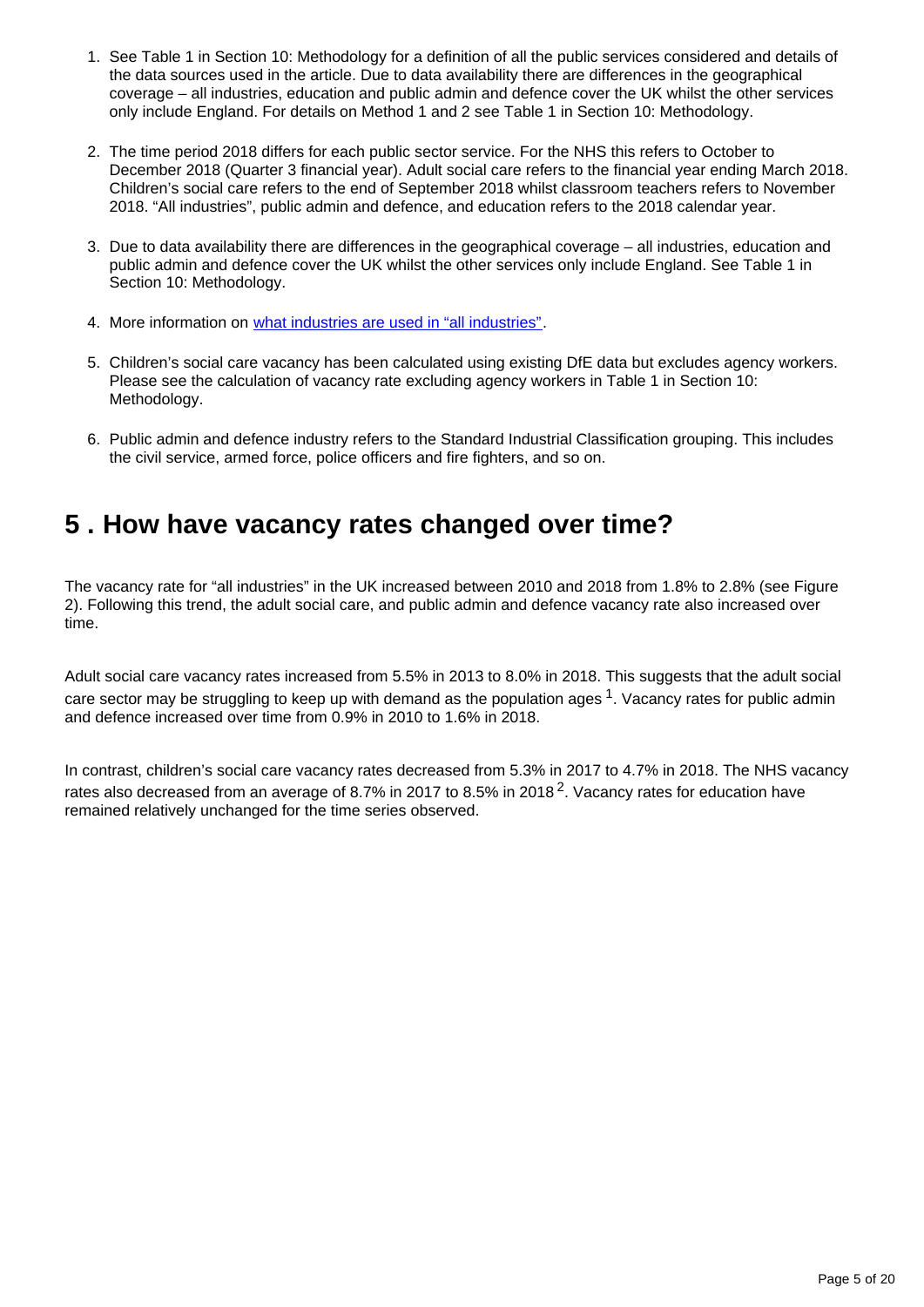#### **Vacancy rates for selected public services in England and UK, seasonally adjusted, 2010 to 2018**

## Figure 2: How have vacancy rates changed over time?

Vacancy rates for selected public services in England and UK, seasonally adjusted, 2010 to 2018



**Source: Office for National Statistics – Vacancy Survey, UK, "All industries"' "education" and "public admin and defence" Notes:**

- 1. See Table 1 for full details on sources and details on methods and coverage.
- 2. "All industries," "education" and "public admin and defence", UK, 2018 calendar year.
- 3. NHS, England, October to December 2018.
- 4. Adult social care, England, financial year ending March 2018.
- 5. Children's social care, England, end-September 2018.

## **Notes for: How have vacancy rates changed over time?**

- 1. [Skills for care: The state of the adult social care sector and workforce in England, September 2018 \(PDF,](https://www.skillsforcare.org.uk/NMDS-SC-intelligence/Workforce-intelligence/documents/State-of-the-adult-social-care-sector/The-state-of-the-adult-social-care-sector-and-workforce-2018.pdf)  [2.13MB\)](https://www.skillsforcare.org.uk/NMDS-SC-intelligence/Workforce-intelligence/documents/State-of-the-adult-social-care-sector/The-state-of-the-adult-social-care-sector-and-workforce-2018.pdf)
- 2. Only a short series of data is available for the NHS (from Oct to Dec 2017). For comparability across services, it is best to use a point in time series data for the NHS (we have used Oct to Dec in each year). For comparability within the NHS, quarterly data gives more of a trend.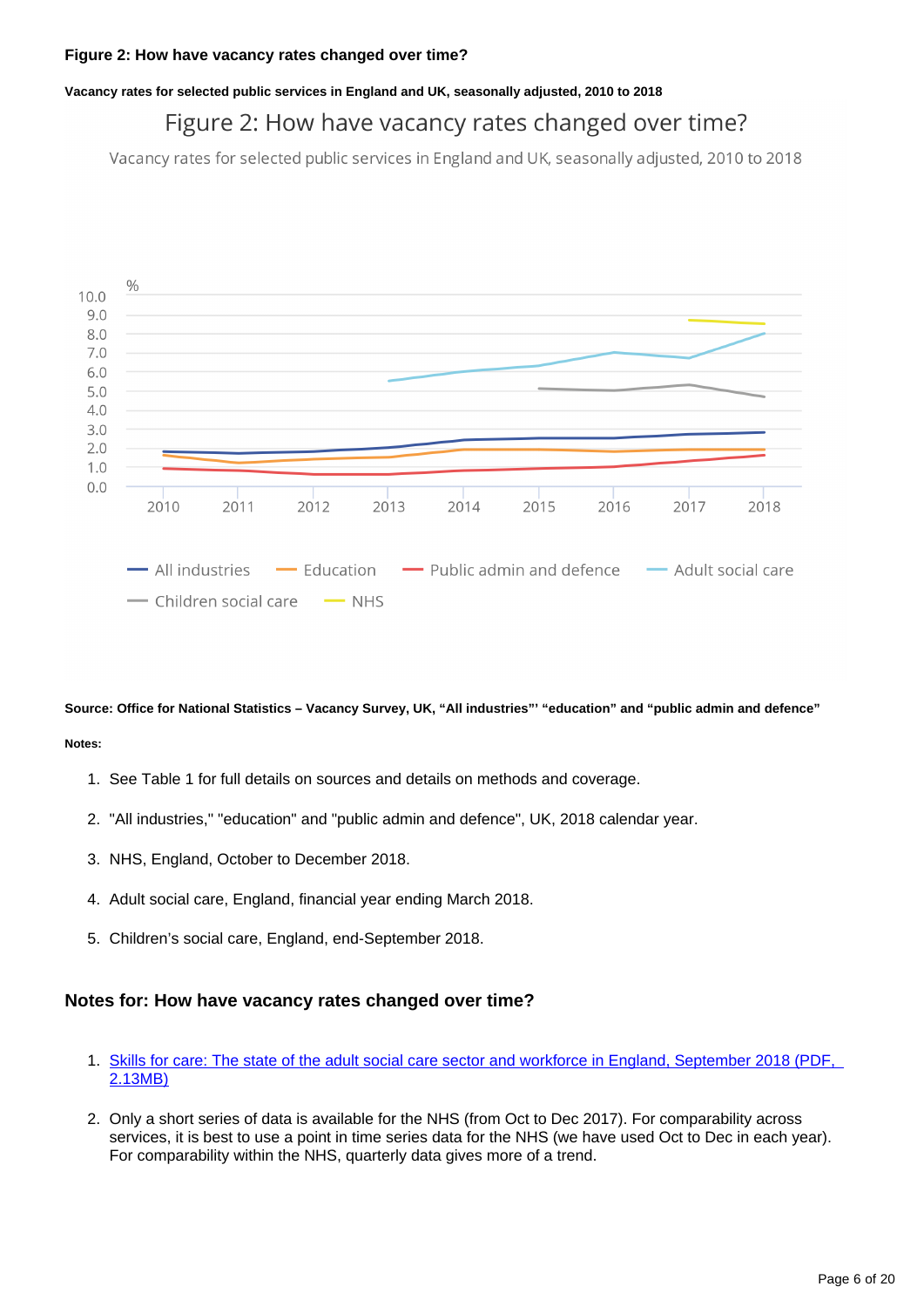# <span id="page-6-0"></span>**6 . NHS staff numbers have been increasing while the vacancy rate has decreased slightly but remains high**

Over 1 million full-time equivalent (FTE) staff, including nurses, midwives, physios and paramedics, were employed in the NHS in England in January 2019<sup>1</sup>. Numbers of FTE staff in the NHS have increased steadily since the middle of 2013 (see Figure 3).

### **Figure 3: NHS staff numbers have been increasing since 2013**

**NHS staff numbers (full-time equivalent), England, September 2009 to February 2019**

Figure 3: NHS staff numbers have been increasing since 2013

NHS staff numbers (full-time equivalent), England, September 2009 to February 2019



#### **Source: NHS Digital, England – NHS workforce statistics**

Due to limited data availability for the NHS we have provided detailed quarterly data  $2$ . The NHS vacancy rate dropped by 1.3 percentage points from 9.4% in April to June 2018 to 8.1% in January to March 2019 (see Figure 4). Continuing recruitment aligned with new graduates joining has meant that vacancy numbers have decreased 9.0% from July to September in 2018 (105,838) to January to March in 2019 (96,348).

Despite consistently increasing staff numbers, the current number of vacancies (100,500) remains high and continues to be a challenge for the NHS. This is particularly the case in the nursing workforce. The NHS is therefore supporting providers to improve staff retention and sharing best practice to reduce temporary staffing.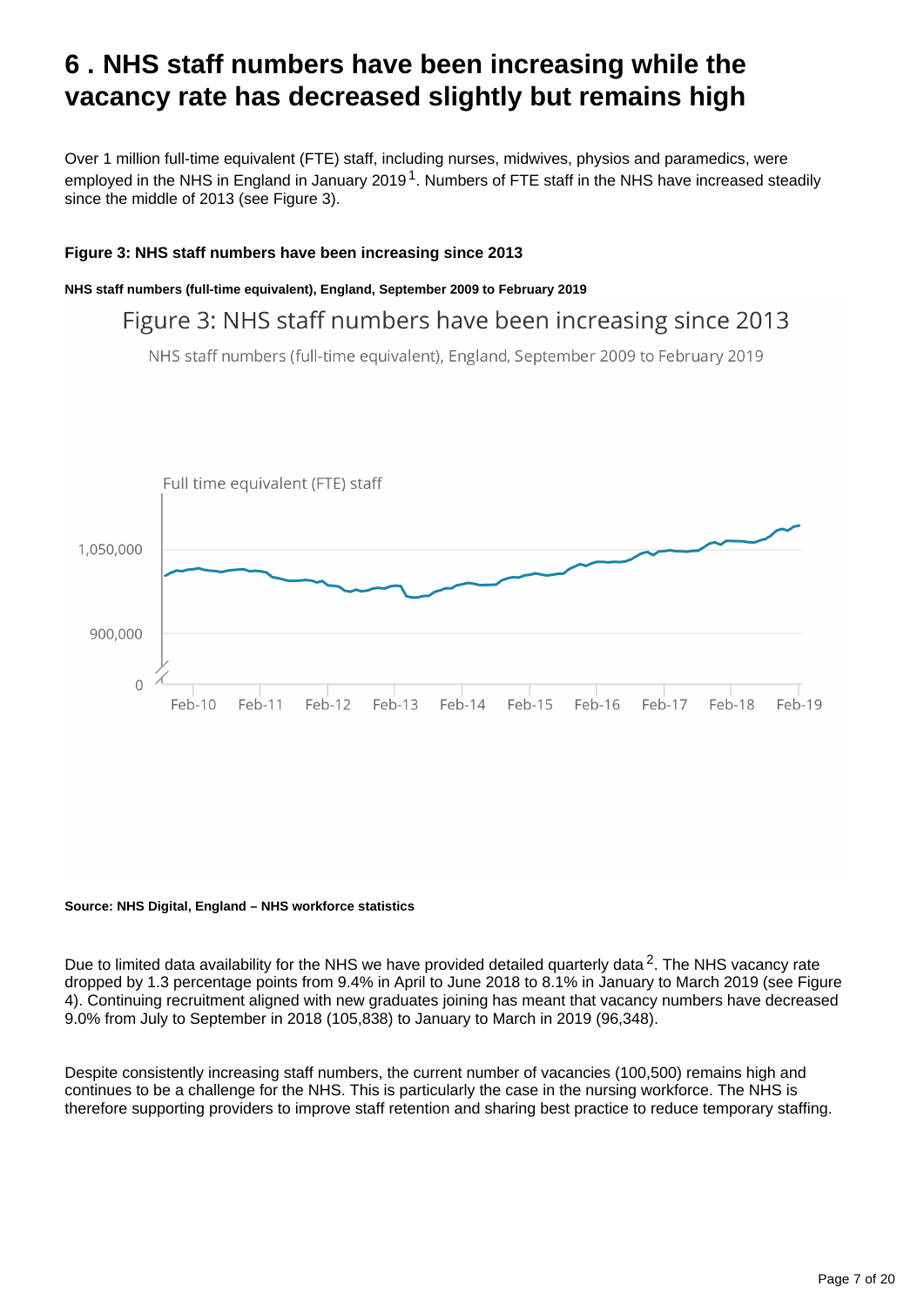#### **Figure 4: NHS vacancy rate has decreased slightly but remains high**

#### **NHS workforce vacancy rate, England, 2017 to 2019**

## Figure 4: NHS vacancy rate has decreased slightly but remains high

NHS workforce vacancy rate, England, 2017 to 2019



#### **Source: NHS Improvement – Quarterly performance of the NHS provider sector: Quarter 4 2018/19**

#### **Notes:**

1. Vacancy rates are presented by NHS Improvement in financial year quarters, so Jan to Mar 2019 is Quarter 4, financial year ending 2019.

## **Notes for: NHS staff numbers have been increasing while the vacancy rate has decreased slightly but remains high**

- 1. There was a break in series in April 2013 due to the restructure of the NHS.
- 2. For comparability across services it is best to use a point in time series data for NHS. For comparability within the NHS quarterly data gives more of a trend.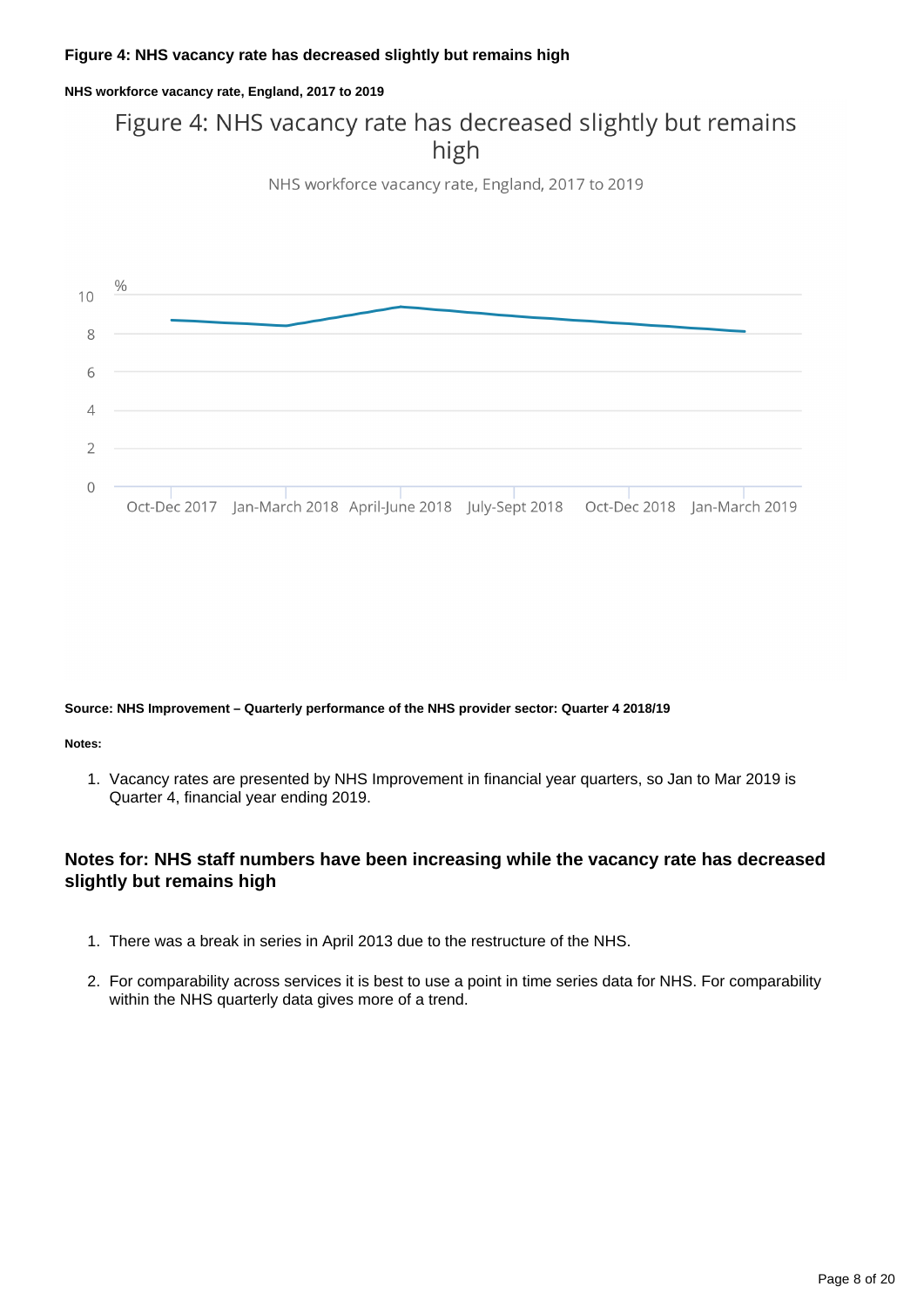# <span id="page-8-0"></span>**7 . Adult social care employee numbers and vacancy rates have both increased since 2013**

The number of people working in adult social care  $1$ , in roles including direct care, registered nurses, care workers, support and outreach, has increased steadily since  $2013^2$ . By 2018, there were 1,265,000 employees working within occupations in this sector, a growth of 7.2% between the financial year ending March 2013 and the financial year ending March 2018. This may be linked to growing demand for these services from an increasing ageing population – a trend that is likely to continue.

### **Figure 5: Adult social care employee numbers have increased since 2013**

#### **Adult social care employee numbers, England, financial year ending 2013 to 2018**

## Figure 5: Adult social care employee numbers have increased  $since 2013$

Adult social care employee numbers, England, financial year ending 2013 to 2018



**Source: Skills for Care, England – Adult social care workforce estimates**

At the same time as this increase in staffing, the adult social care vacancy rate has also risen (see Figure 6). So, while the data suggest some successful recruitment is taking place, the demand for labour is continuing to increase. This has resulted in increasing vacancy rates and suggests potential difficulties in recruitment.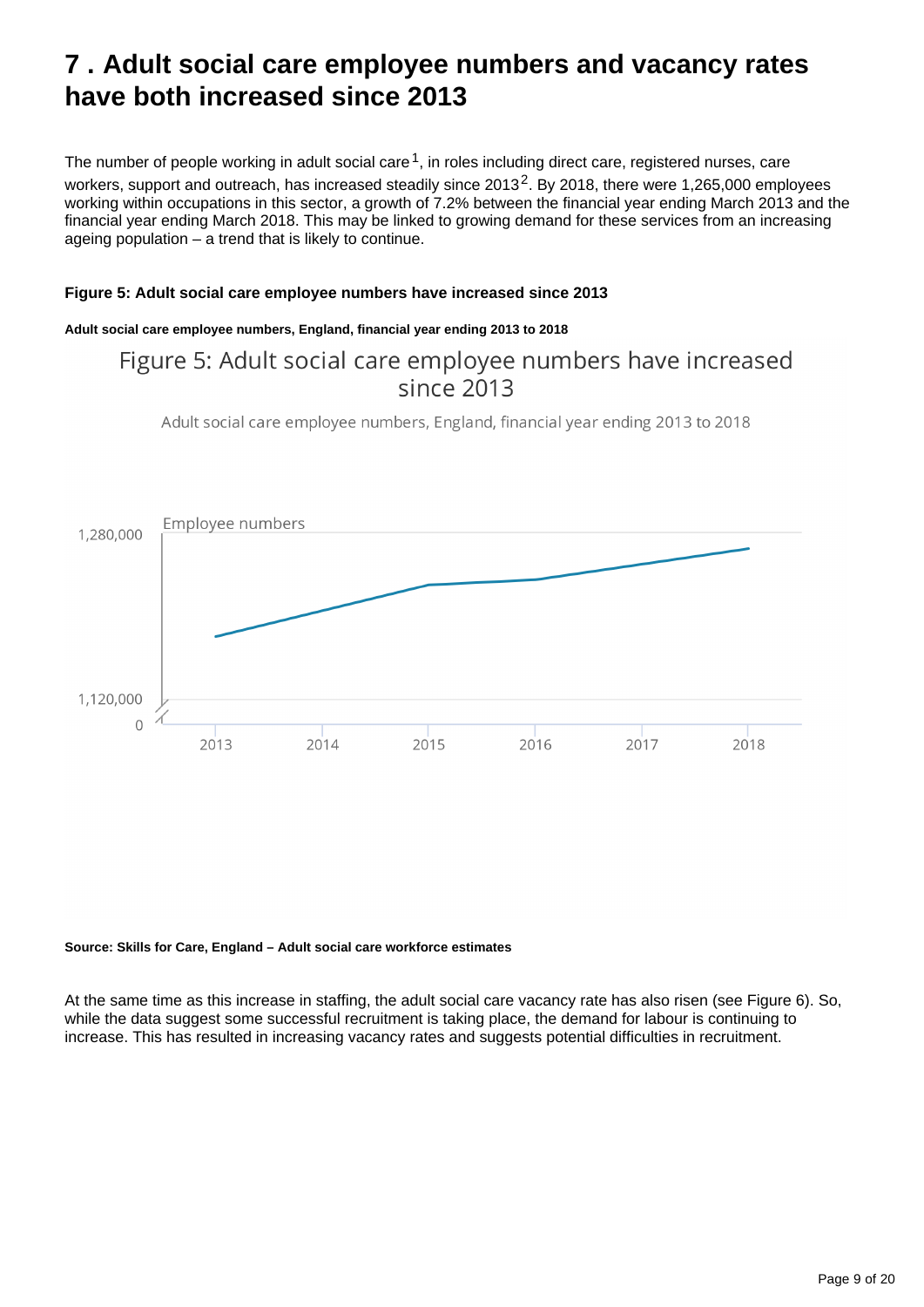#### **Figure 6: Adult social care vacancy rates have increased since 2013**

**Adult social care vacancy rate, England, financial year ending 2013 to financial year ending 2018**

## Figure 6: Adult social care vacancy rates have increased since 2013

Adult social care vacancy rate, England, financial year ending 2013 to financial year ending 2018



**Source: Skills for Care, England – Adult social care workforce estimates**

## **Notes for: Adult social care employee numbers and vacancy rates have both increased since 2013**

- 1. Adult social care refers to the local authority sector and the independent sectors only. It does not include those working in the NHS.
- 2. This refers to the financial year ending March 2013.

# <span id="page-9-0"></span>**8 . Children's social care staff numbers increased while the vacancy rate has generally declined**

The number of staff working in children's social care has been increasing since 2013: between 2013 and 2018, there was a growth of 28.6% in full-time equivalent (FTE) staff numbers, from 22,910 to 29,470 (see Figure 7)  $^{\text{1}}$ .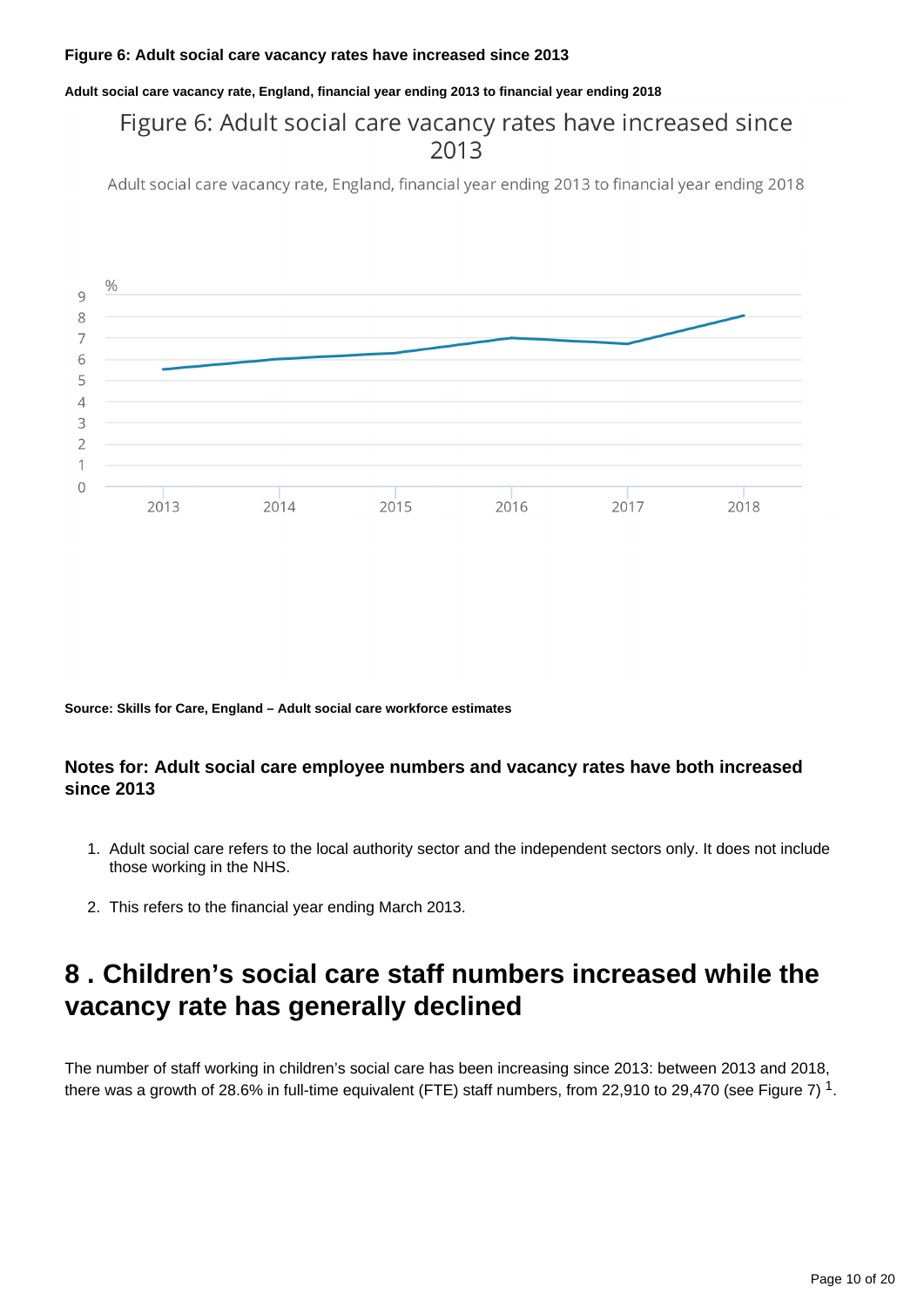Year-on-year comparisons for children's social care workers should be treated with caution as the data collection method changed between 2016 and 2017. Before 2017, data returns were made at an aggregate level, whereas for the past two years all local authorities have completed an individual social worker-level data return. The individual-level data collection is relatively new and therefore the increase in the number of children and family social workers may be due to improved data quality and better interpretation of the Department for Education's guidance.

The data show a drop in the vacancy rate for children's social care (from 5.3% in 2017 to 4.7% in 2018, see Figure 8). The increase in staff numbers may have contributed to the decline in the vacancy rate, as more job vacancies are being filled. This indicates that, unlike in adult social care, vacancy rate and staff numbers have opposite trends in children's social care.

#### **Figure 7: Children's social care staff numbers have increased**

#### **Number of children's social care full-time equivalent staff, England, 2013 to 2018**

## Figure 7: Children's social care staff numbers have increased

Number of children's social care full-time equivalent staff, England, 2013 to 2018



**Source: Department for Education – Children's social work workforce (data from September of each year)**

#### **Notes:**

1. The data collection method changed between 2016 and 2017 which may have impacted on the trend.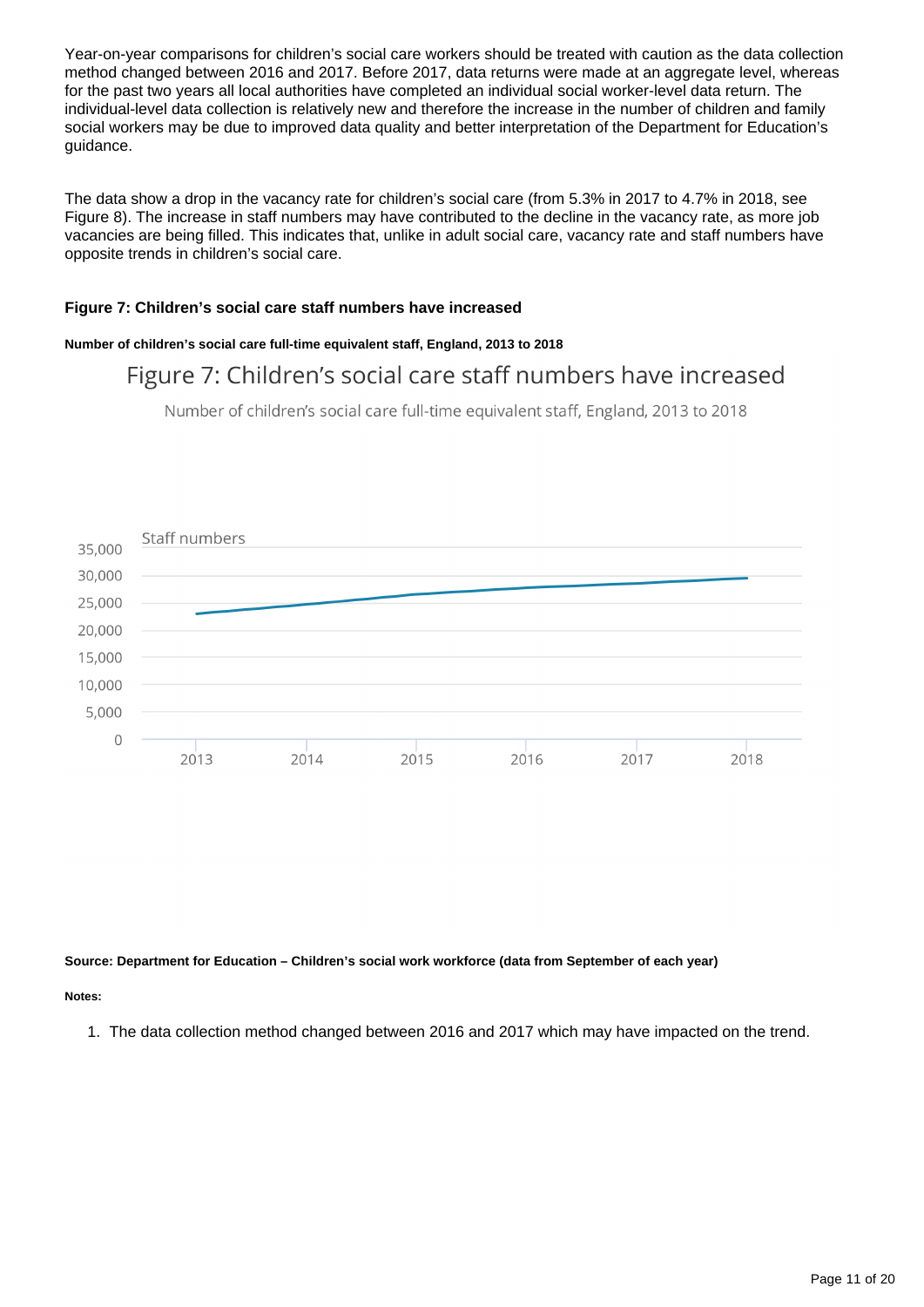**Children's social care vacancy rate, England, 2015 to 2018**

# Figure 8: Children's social care vacancy rate has generally declined

Children's social care vacancy rate, England, 2015 to 2018



**Source: Department for Education – Children's social work workforce (data from September of each year)**

## **Notes for: Children's social care staff numbers increased while the vacancy rate has generally declined**

1. Data are for the end of September of each year shown.

# <span id="page-11-0"></span>**9 . Increase in both classroom teacher numbers and the vacancy rate since 2010**

There was a general increase in the number of classroom teachers between 2011 and 2016, with a drop in 2017 (see Figure 9). In 2018, classroom teachers had a low vacancy rate (0.3%) although the vacancy rate has risen since 2010 (see Figure 10).

As explained previously, the reason for such a low vacancy rate in comparison with other industries is, in part, because of the way classroom teachers' vacancies are recorded in November of each year when teacher vacancies are likely to be low at the start of the school year, which affects their comparability.

As staff numbers have been increasing so have the vacancy rates  $1$ . While this is similar to the trend observed for adult social care, the increase in the vacancy rate for classroom teachers has been small.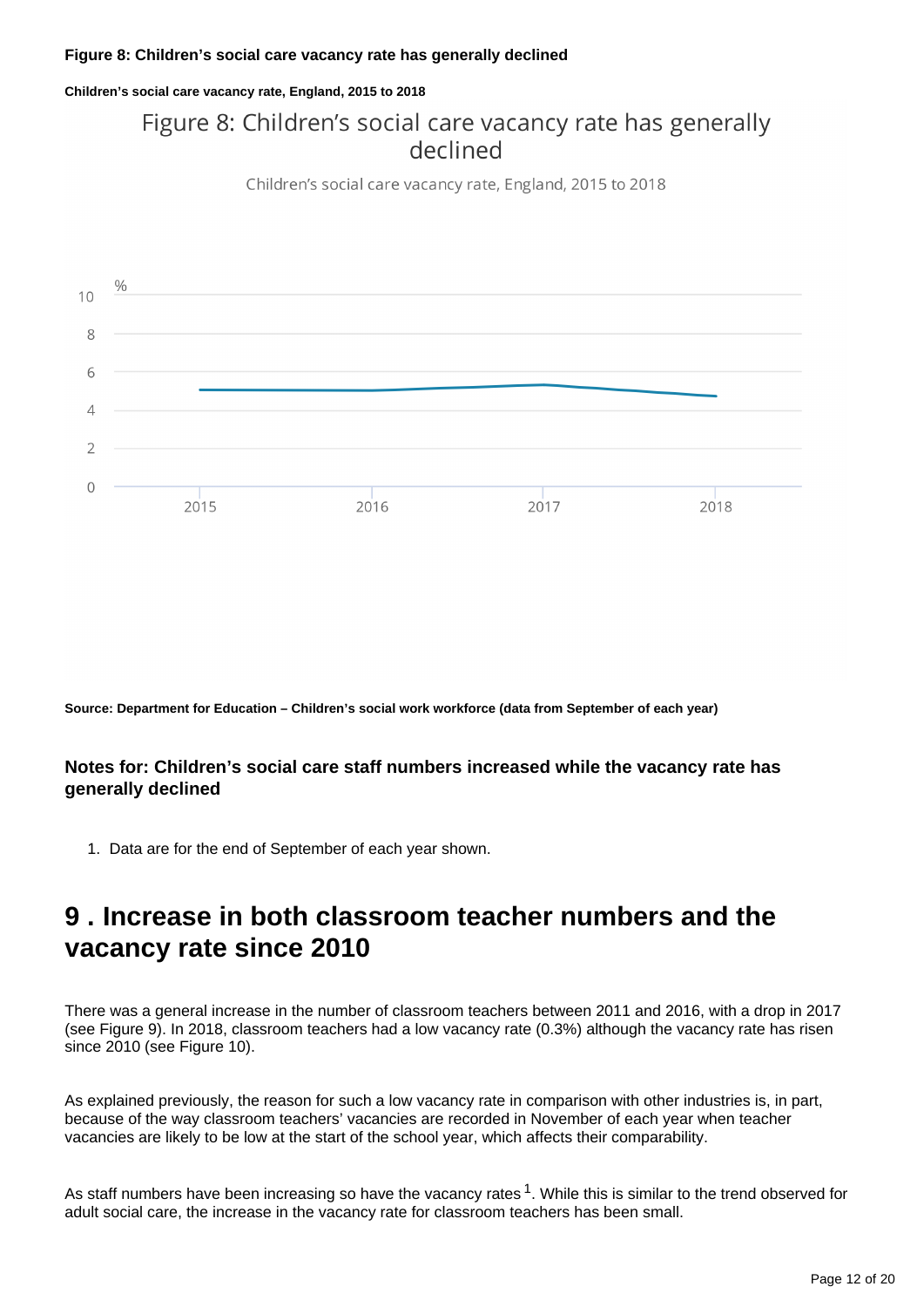#### **Number of classroom teachers (full-time equivalent), England, 2010 to 2017**

# Figure 9: Increase in classroom teacher numbers since 2010

Number of classroom teachers (full-time equivalent), England, 2010 to 2017



**Source: Department for Education – School Workforce Survey Census (SWFC) (data from November of each year)**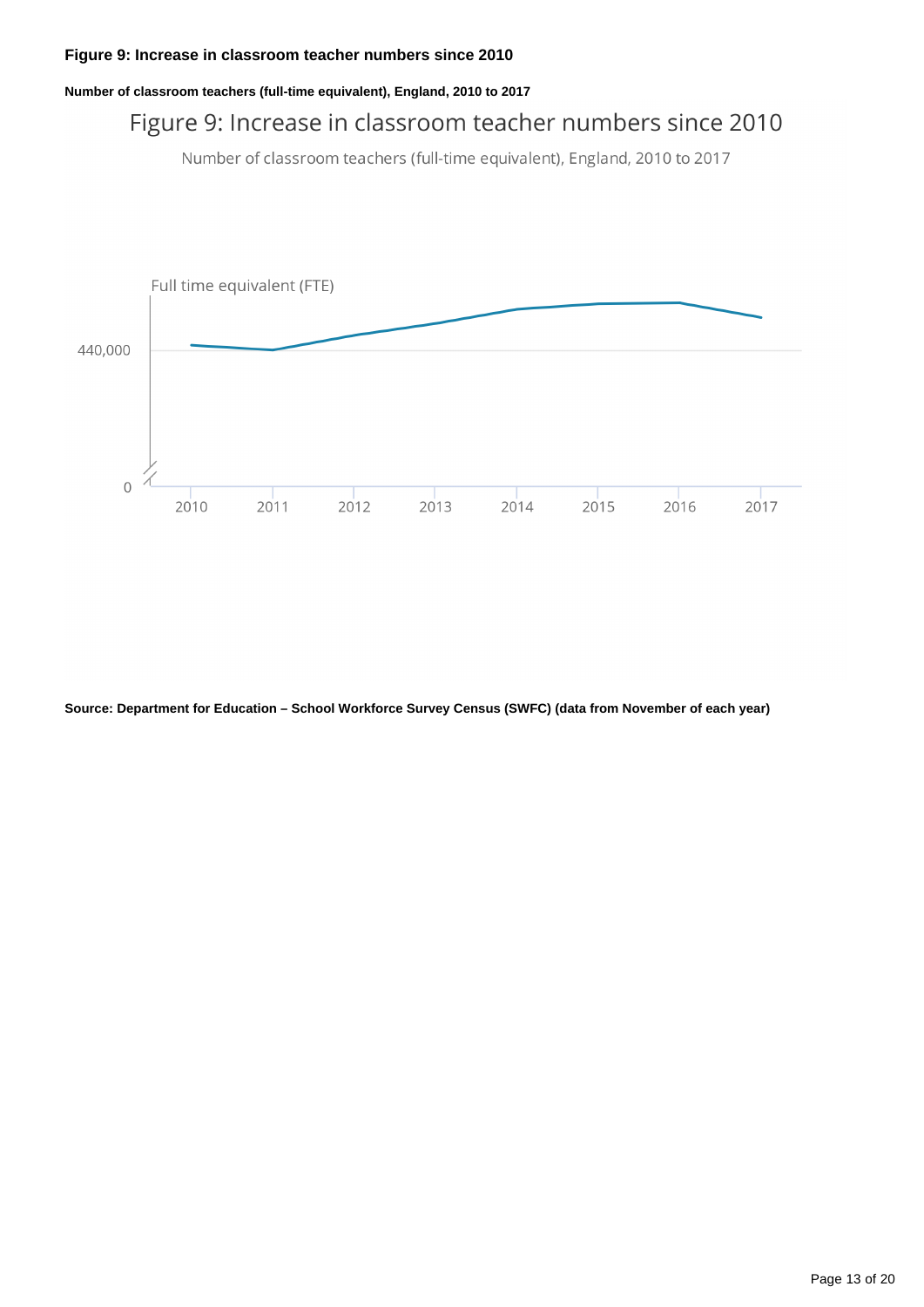#### **Classroom teachers' vacancy rate, England, 2010 to 2018**

## Figure 10: Small increases in classroom teachers' vacancy rate since 2010

Classroom teachers' vacancy rate, England, 2010 to 2018



**Source: Department for Education – School Workforce Survey Census (SWFC) (data from November of each year)**

## **Notes for: Increase in both classroom teacher numbers and the vacancy rate since 2010**

1. Classroom teachers changed its methodology in 2015. The denominator since 2015 is teacher head count plus vacancy numbers. Prior to 2016 the denominator was the number of full-time qualified teachers in service (this did not include part-time in the denominator).

# <span id="page-13-0"></span>**10 . Methodology**

## **Definitions of a vacancy and coverage**

## **The ONS Vacancy Survey**

How many job vacancies a business has, for which they are actively seeking recruits from outside the organisation.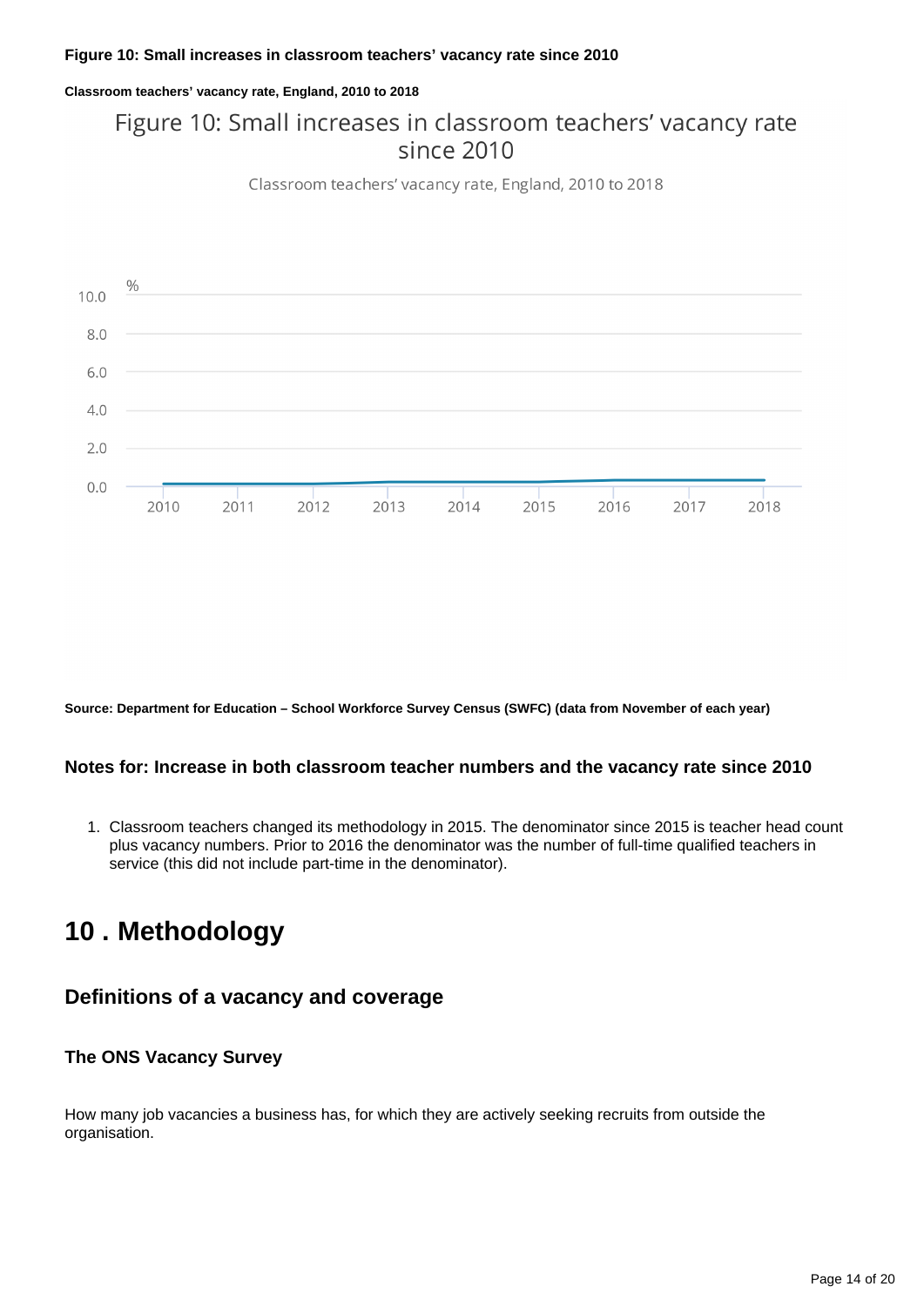## **NHS Improvement (NHSI)**

The variance between the reported full-time equivalent (FTE) staff in post against planned workforce levels. A vacancy is a post that is unfilled by a permanent or fixed-term staff (agency or temporary staff may also fill some vacant posts). Trusts may not be actively recruiting.

## **Adult social care**

A vacancy is where the job is unfilled – providers are asked how many vacancies they have for each job role on the day they are completing the National Minimum Data Set for Social Care (NMDS-SC). Each job that is vacant is classed as one vacancy regardless of the hours required (that is, a vacancy for a part-time role is still one vacancy, not a proportion of a vacancy).

#### **Classroom teachers**

The number of advertised teaching posts that were either vacant or temporarily filled at the school workforce census date in November.

## **Children's social care**

Any FTE post unfilled within a local authority's organisational structure, including vacant posts not being actively recruited for.

### **Coverage**

There are some important differences in the coverage. "All industries," "education" and "public admin and defence" cover the UK whilst the other services cover England only. There may be differences in the rates for those outside England.

## **Methods for vacancy rate calculation**

There are different methods for the vacancy rate calculation:

$$
Method\ 1=\ \frac{No\ of\ vacancies}{No\ of\ jobs\ filled}\times\ 100
$$

For "all industries", "education" and "public admin and defence".

$$
Method\ 2=\ \frac{No\ of\ vacancies}{No\ of\ jobs\ filled\ +\ vacancies}\ \times\ 100
$$

For "NHS", "adult social care", "children's social care"<sup>1</sup> and "classroom teachers".

The first calculation method shows a higher rate than the second method, because "vacancies" is not included in the denominator, however, the differences between the two calculations were very small and are unlikely to make a material difference to the levels (see Figures 11 and 12).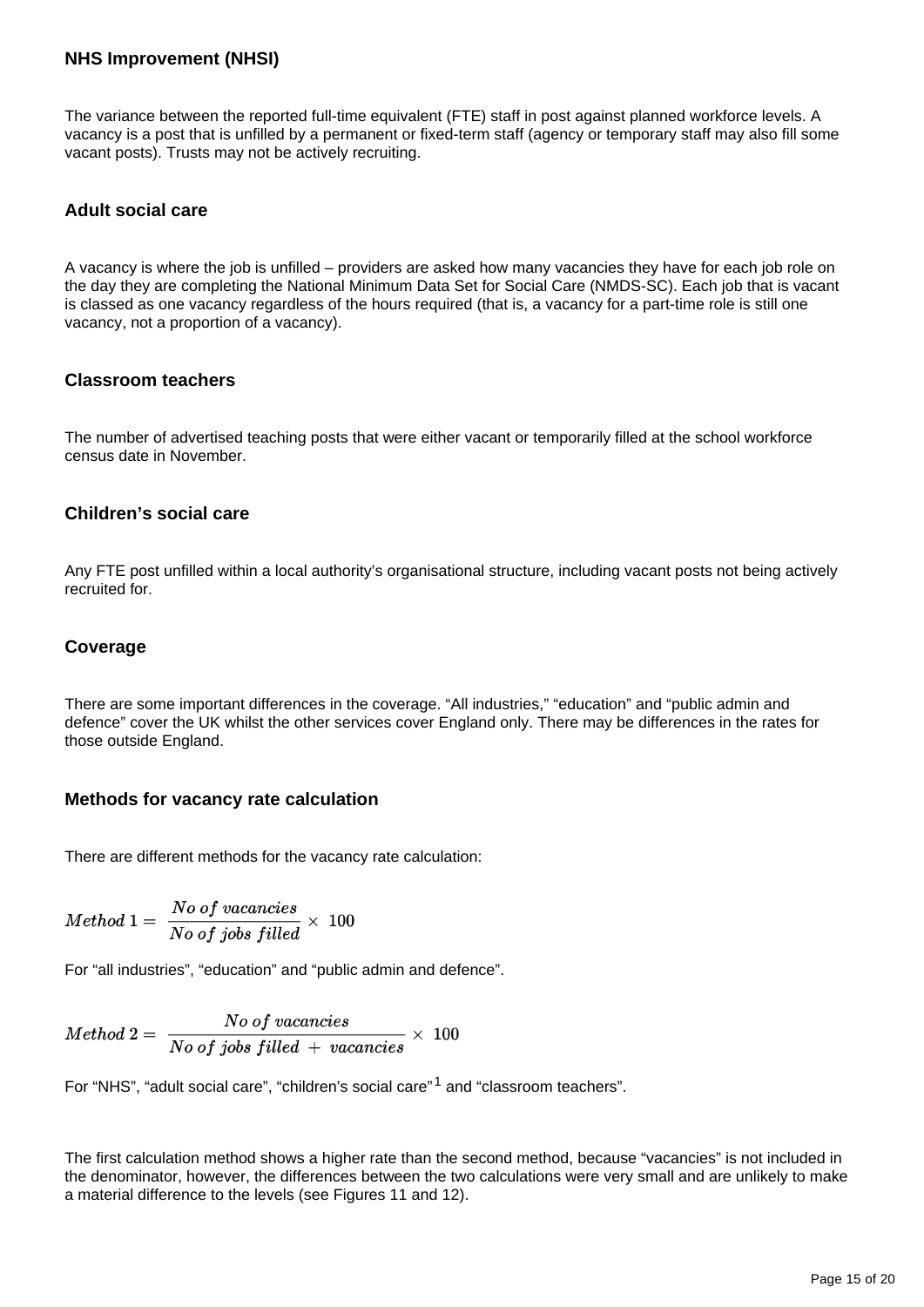There is a difference in the types of staff used in the vacancy rates calculation. Children's social care and the NHS use full-time equivalent (FTE) staff while the other industries and services use headcount. The vacancy rates using FTE will show a lower figure than if headcount was used. However, as the vacancy rates are being calculated as rates, the differences will be small and again will make little material difference.

Table 1: Data sources, coverage and vacancy calculation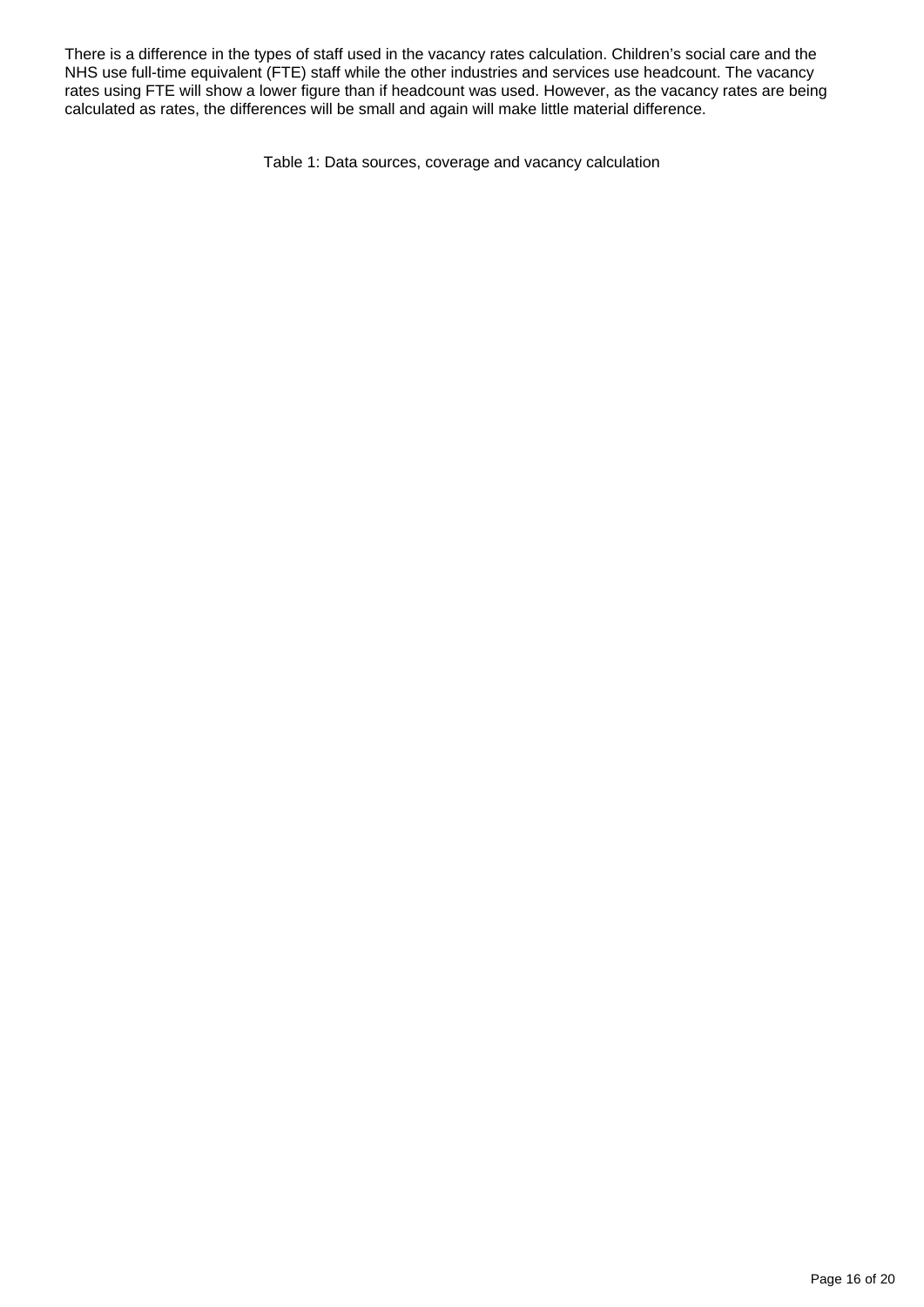|   | Service or<br>industry                                        | <b>Source</b>                                                                | Coverage  | Vacancy rate calculation Further information                                                                                                                                                                                                                                                  |                                                                                                                                                                                                                                                                                                                                                                                                                           |
|---|---------------------------------------------------------------|------------------------------------------------------------------------------|-----------|-----------------------------------------------------------------------------------------------------------------------------------------------------------------------------------------------------------------------------------------------------------------------------------------------|---------------------------------------------------------------------------------------------------------------------------------------------------------------------------------------------------------------------------------------------------------------------------------------------------------------------------------------------------------------------------------------------------------------------------|
| 1 | All industries                                                | <b>ONS</b><br>Vacancy<br>Survey                                              | UK        | Vacancies/jobs filled *100.<br>The vacancy ratio is an<br>estimate of the number of<br>vacancies per 100 jobs,<br>using employee jobs<br>estimates from the Short-<br><b>Term Employment</b><br>Surveys (STES).                                                                               | This is a Standard Industry<br>Classification (SIC). This is<br>the overall vacancy rates for<br>all industries (public and<br>private sector).                                                                                                                                                                                                                                                                           |
| 2 | Education                                                     | <b>ONS</b><br>Vacancy<br>Survey                                              | UK        | Vacancies/jobs filled *100.<br>The no. of vacancies per<br>100 employed jobs<br>(Headcount)                                                                                                                                                                                                   | This is a Standard Industry<br>Classification (SIC). This<br>includes higher education<br>institutions such as<br>Universities as well as Sports<br>and recreation education,<br>Cultural education and Driving<br>school activities.                                                                                                                                                                                     |
|   |                                                               |                                                                              |           |                                                                                                                                                                                                                                                                                               | This also includes the private<br>sector.                                                                                                                                                                                                                                                                                                                                                                                 |
| 3 | Public admin and<br>defence;<br>compulsory social<br>security | <b>ONS</b><br>Vacancy<br>Survey                                              | <b>UK</b> | Vacancies/jobs filled *100.<br>The no. of vacancies per<br>100 employed jobs<br>(Headcount)                                                                                                                                                                                                   | This is a Standard Industry<br>Classification (SIC). This<br>includes the civil service,<br>armed force, police officers<br>and fire fighters etc.                                                                                                                                                                                                                                                                        |
| 4 | Adult social care                                             | Skills for<br>Care                                                           | England   | Sum of directly employed<br>vacancies or sum of<br>directly employed staff +<br>sum of directly employed<br>vacancies                                                                                                                                                                         | Adult Social Care vacancy<br>includes those who are<br>employed by local authority<br>and independently                                                                                                                                                                                                                                                                                                                   |
| 5 | Children's social<br>care                                     | 'Children's<br>Social work<br>Workforce,'<br>Department<br>for<br>Education  | England   | This excludes agency<br>workers.<br>100*((Number of FTE<br>vacancies-number of FTE<br>agency workers covering<br>vacancies) / (Number of<br>FTE vacancies-number of<br>FTE agency workers<br>covering vacancies) +<br>(Number of FTE social<br>workers + number of FTE<br>agency workers))    | Children's and family social<br>workers include those who<br>have registered with the<br>Health and Care<br>Professionals Council and<br>either work in a local authority<br>in a children's services<br>department or (if working in<br>an authority where the<br>services are joined up) work<br>exclusively on children and<br>families work.                                                                          |
| 6 | Classroom<br>teachers                                         | 'School<br>Workforce<br>Survey<br>Census,'<br>Department<br>for<br>Education | England   | Vacancies /Teacher head<br>count + vacancies. The<br>denominator since 2015 is<br>teacher head count plus<br>vacancy numbers. Prior to<br>2016 the denominator was<br>the number of full-time<br>qualified teachers in<br>service. (This did not<br>include part-time in the<br>denominator). | This includes Classroom<br>teachers in state schools for<br>nursery, primary and<br>secondary. A teacher vacancy<br>refers to a full-time or part-<br>time appointment of at least<br>one term's duration that, on<br>the census date, had been<br>advertised but not filled.<br>Vacancies include those filled<br>on a temporary basis unless<br>filled by someone with a fixed<br>term contract of one term or<br>more. |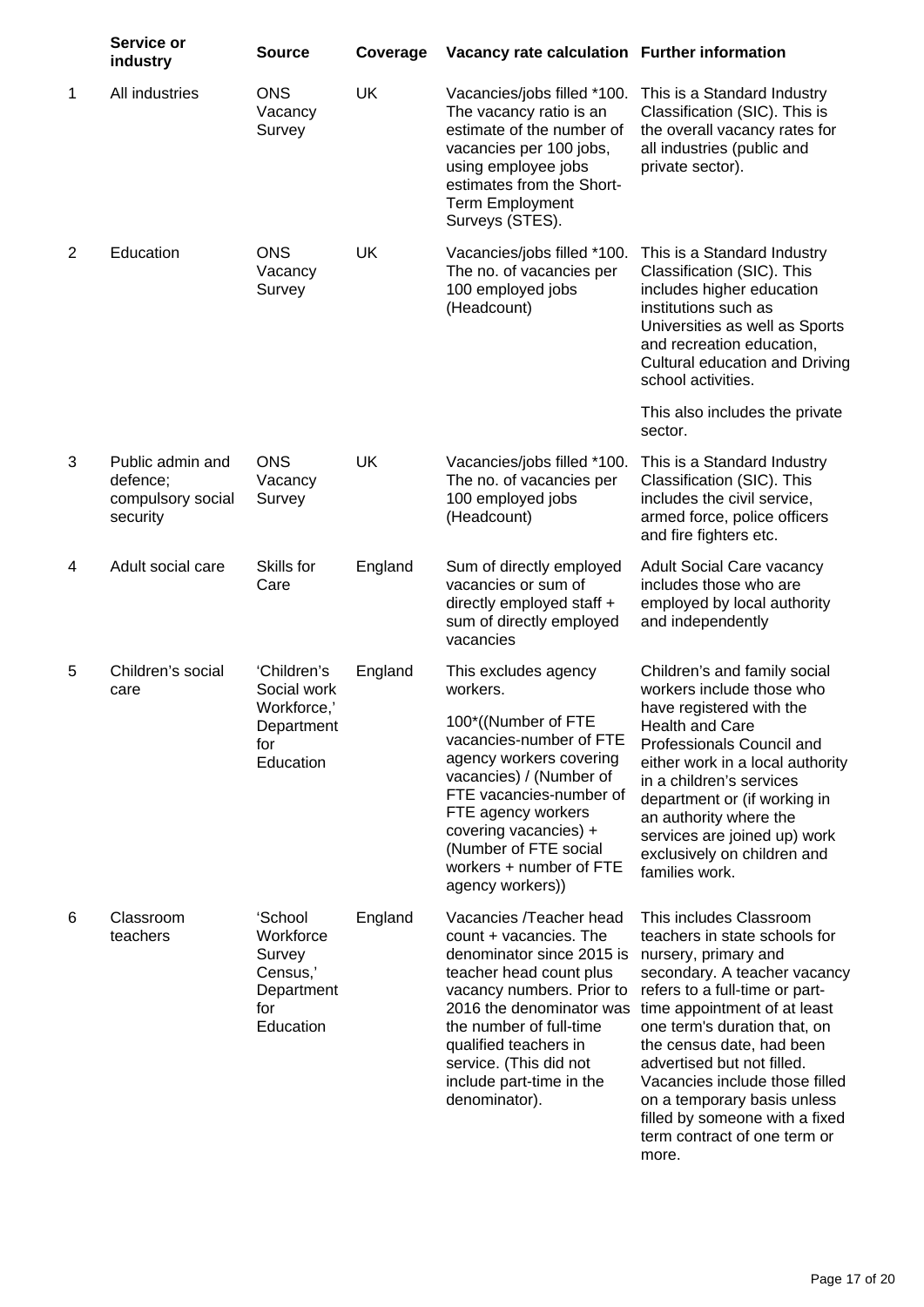7 NHS 'Quarterly

performance of the NHS provider sector: quarter 3 financial year ending 2019' 100

England Total number of FTE vacancies/ total funded or budgeted establishment comprised of the number of staff in post and the number of vacant posts x

Whole-time equivalent (WTE) is the ratio of the total number of paid hours during a period (part-time, full-time, contracted) by the number of working hours in the period. One WTE is equivalent to one employee working full-time.

Source: "All industries," "education" and "public admin and defence" - Vacancy Survey, UK, Office for National **Statistics** 

Note: Please see the links for all the data source used in this article: ["All industries," "education", and "public admin and defence"](https://www.ons.gov.uk/employmentandlabourmarket/peopleinwork/employmentandemployeetypes/bulletins/jobsandvacanciesintheuk/march2019) [Adult social care](https://www.skillsforcare.org.uk/NMDS-SC-intelligence/Workforce-intelligence/publications/Workforce-estimates.aspx) [Children social care](https://www.gov.uk/government/statistics/childrens-social-work-workforce-2018) [Classroom teachers](https://www.gov.uk/government/statistics/school-workforce-in-england-november-2018) **[NHS](https://improvement.nhs.uk/resources/quarterly-performance-nhs-provider-sector-quarter-4-201819/)** 

Figure 11 shows the difference between the vacancy rate of Methods 1 and 2 using actual adult social care data. Method 2 is the vacancy rate as calculated by Adult Skills for Care, whilst Method 1 uses the same adult social care data for Method 2 but excludes vacancies in the denominator.

### **Figure 11: Small difference between Method 1 and 2**

#### **Modelled vacancy rates for adult social care, England, using Method 1 and 2**

## Figure 11: Small difference between Method 1 and 2

Modelled vacancy rates for adult social care, England, using Method 1 and 2



#### **Source: Skills for Care, England – Adult social care workforce estimates**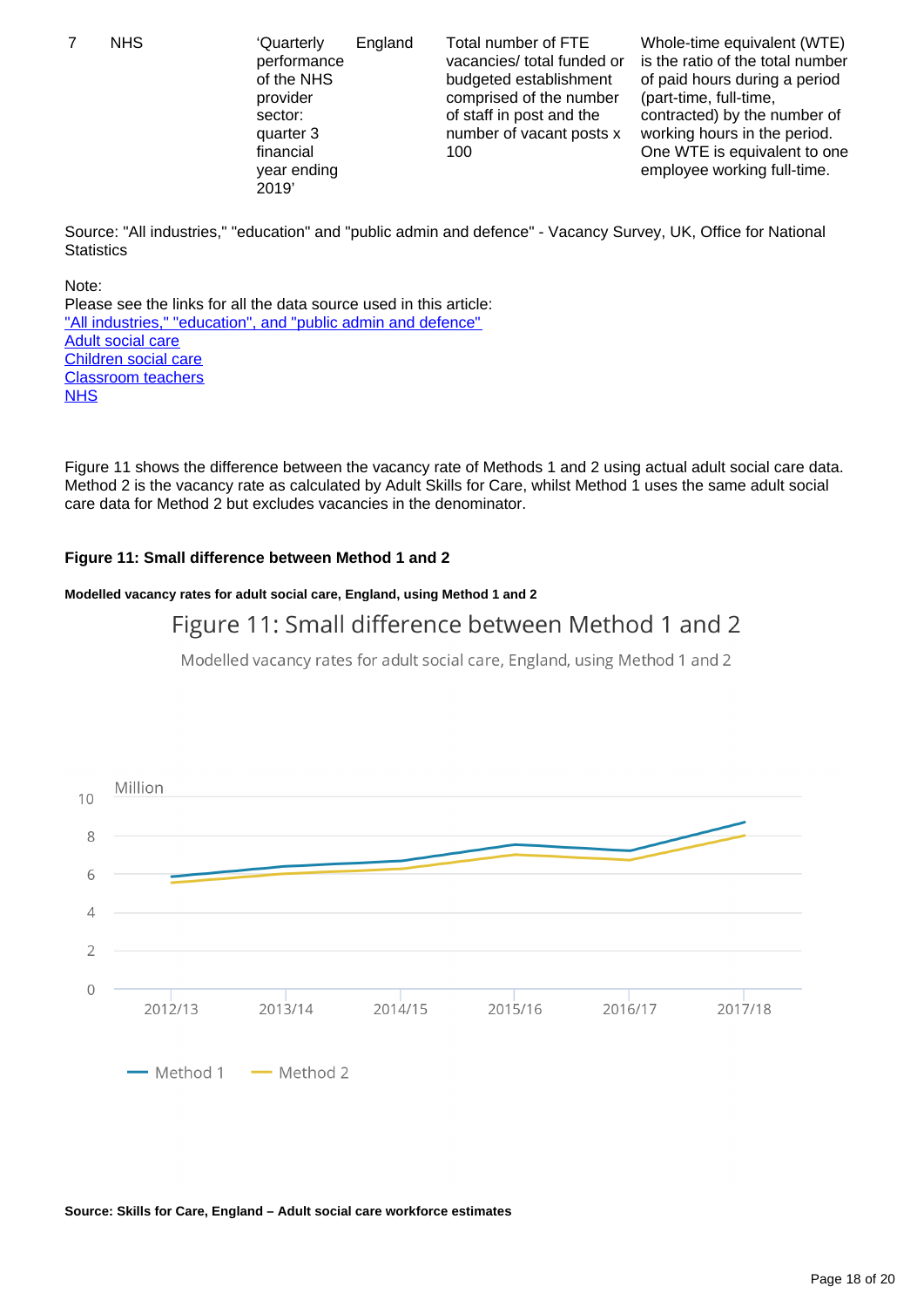| $Method 1 = \frac{No \text{ of vacancies}}{No \text{ of jobs filled}} \times 100$             |
|-----------------------------------------------------------------------------------------------|
| $Method 2 = \frac{No \text{ of vacancies}}{No \text{ of jobs filled} + vacancies} \times 100$ |

### **Figure 12: Modelled calculation shows small difference between Method 1 and 2**

#### **Vacancy rate Method 1 and 2 modelled calculation**

## Figure 12: Modelled calculation shows small difference between Method 1 and 2

Vacancy rate Method 1 and 2 modelled calculation



#### **Source: Office for National Statistics**

$$
Method\ 1\ =\ \frac{No\ of\ vaccines}{No\ of\ jobs\ filled}\times\ 100
$$
\n
$$
Method\ 2=\ \frac{No\ of\ vaccines}{No\ of\ jobs\ filled\ +\ vaccines}\times\ 100
$$

This is a modelled calculation of the two different methods for vacancy rates that are used by different services in this article. Figure 12 shows that using method 1 will result in a slightly higher vacancy rate, however, the difference between the two methods is very small. That is, it could be up to a 1 percentage point difference if the vacancy rate was 10% as calculated by Method 2. (The highest the vacancy rate reported in the article is 8.5% for NHS).

As the differences between these two methods are small it still allows us to make comparisons between figures that use different methods (see Table 2 for the data used to calculate the vacancy rates for Figure 12).